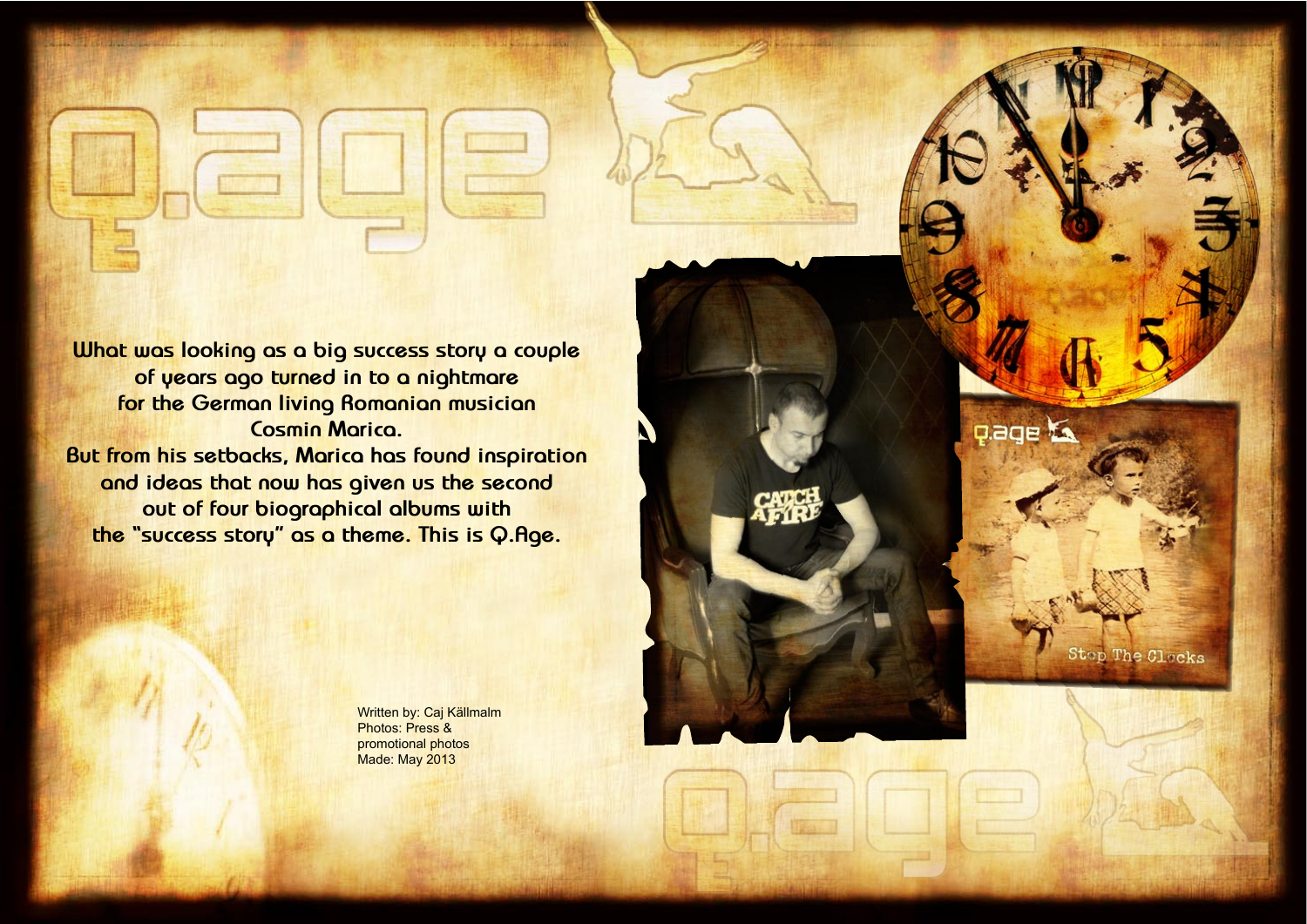Hallowed PDF-Magazine **254**

Design: Caj Källmalm

Design: Caj Källmalm



**Cosmin T. Marica** is a Romanian musician that came to Germany to make music professional. After his years in Germany Cosmin have plenty of stories to tell and that's why he's started a four album big project telling the story of his experiences.

Hallowed felt we wanted to help Cosmin tell his story, so here it is in Cosmins own words:

- I'll try to to tell this as a story I love to tell, like my grandfather did in front of the open fire: After 12 years of working and many many mistakes, I finally had the feeling that i am close to it. I had the dream team. From investors, to my bandmates, from well known producers to well known places, all wanting me to be a part of them. It seemed like every

puzzle went well.

- I thought I was on the sunny side of the beam, I had an album ready to reach the world with beautiful heartfelt songs, co produced and mixed by top producers. Expensive videos, a booking agent who was really into investing for the future of our band. "Friends" wishing me

- I was always looking to write a concept album about my life and I delayed it from one year to the next. Up to that point I was always looking for somebody to help me writing and for a singer to sing the songs. I realized that I can have more than one singer to sing the songs, since we are all so interconnected. I saw a plain field of possibilities.

well, "Friends" with good intentions. More than that - a promotion company, who was about to start an extensive promotional campaign with Apple on our side, chosen as one of the six bands in Europe to be promoted big time. A dream, that every musician would pray for, was ready to take shape.

The downfall So what went wrong? What happened to make Cosmins life a nightmare? Well, the downfall started with the people closest to him…

- All sudden the manager decided to change the name of the band with the intention to only feature the singer, and the clocks went like this: The album rights

were signed over to the managers company. The singer left with the manager. The other band members left as well a couple days later. No more energy on my bank account. And some serious health problems occurred out of the stressful situation.

- It was a cold autumn day and i thought that this is the day that ruined my life - but actually that November day was the day that changed my life completely. I discovered that there was a power somewhere in me that really was waiting for that day to get out. I realized that the whole foundation the house was build upon, was sand. I realized that, for the first time, I took possession of my own mind. Finally I started to work on my foundation.

- All the hopes, dreams, inner conflicts went (and is still in the process of flowing) into a 4 piececoncept-album. Fifty-two songs spread over four seasons, representing the life of a musician today. I just let it go and the doors I was talking about started to open. I stopped looking at my financial aspect before doing things. I focused only on "the idea" and the idea made it possible. Andy Hofmann came into the picture. The energy of the idea created a real place in the world.

#### The rise

**255 Hallowed Point Avenue Point Avenue Point Avenue Point Avenue Point Avenue Point Avenue Point Avenue Point Avenue** 

So what has Cosmin learned from this experience?

- I had to be cut down to zero to realize that believing is indeed the cornerstone of what I can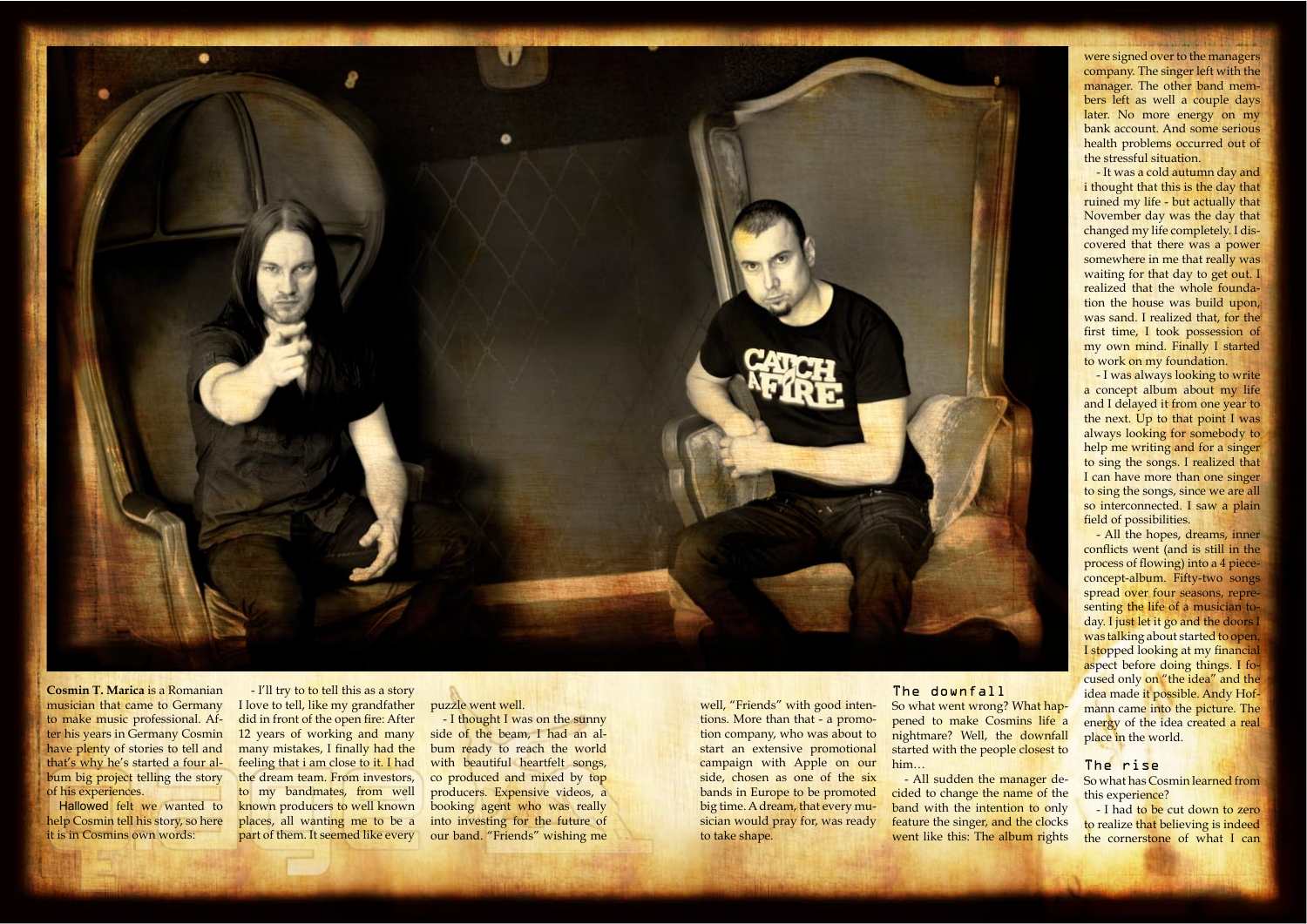Hallowed PDF-Magazine **256**

Design: Caj Källmalm



build upon. I had to go down to that same freezing point to reali ze that nothing can be called failure until I accept it as such. I had to build on sand and then restart building my foundation on solid ground to realize that I want to have a mission in life not just a career. And all sudden i realized that I don't want to get rid of the journey for the name of the desti -

nation.

- But most of it I realized that I had friends, "winds" and family on my side that supported me the whole time, friends and fa mily that I didn't see before.

The Q is they key, Cosmin says and continues by connecting his reasoning to a lock...

And from this, Cosmin has grown massively as both a hu man being and as a musician. He says he want to speak to the listeners in his own way and that it doesn't matter if you like it or not - he understands that eve ryone can't like what you do so you need to focus on the people that does rather than those who doesn't.

- Q.AGE represents the era in which we take full possession of our own minds. The "Q" in the shape of a key symbolizes the moment of realization. The birds stand for the feeling of freedom, that one gains afterwards. We know that we cannot please eve rybody. So if someone doesn't like us we keep on liking him. Our music is made for an over night success where the night is a bit longer. We focus more on the people who like us.

Success or not, that has become a bit of a side story for Cosmin as it's now about creating this pro ject of his that he's focused on. In the beginning, though, success was his goal and as we've heard that success was not far away at one stage, so how did he come to that point in the first place?

### The key

- I use the drums, the songwri ting with notes and words. If you like it, I would continue spea king. If you don't like it, I would choose another door but still come back from time to time and knock. If your door continues to stay closed i would hope that the message will get through the keyhole. Though i have to say that in the last couple of years I like more those doors that open when you knock. I also realized that I come further when I focus on that second kind of doors.

- I speak in my own way. I know that whatever my mind can conceive and believe, my mind can achieve. Believing is my key (in shape of a Q.) to get to what I want. Sometimes it's hard to believe because this kind of "operation" is not media sponso red. And when doubts get in the way, I go back in myself and get that power to believe.

But how did it all start for Cos min? Well, it actually started in the grave.

- I left the Transylvanian woods, which I miss, to be able to make music somewhere in the west. From working in a ce metery to washing dishes, from the bar to the morning after, i did everything i could, and tried not to complain. Another thing i tried was to forget about short cuts... I don't know if I succeeded all the time, he smiles.

## The scandal

- After we formed the band back then under the name Quaad H. the private radio station Radio Gong encouraged us to write a song for their theme "Sail 2000". This was the beginning of the tune *Waves* which was a big star ting shot for us. The editor-inchief, Bertel Bähring claimed that it was the first time that Radio Gong, being one of the most po pular German private radio sta tions, played a home recording production in their hit rotation. The song climbed up to position 3 of Radio Gong charts, right be hind Reamon's *Supergirl* .

- The demand for *Waves* was incredibly high. Because we had no label deal at that time, we ap proached the record companies. Through the ongoing rejection letters, we wondered if the A&R managers ever listened to the ma terial and tried to call attention to us with a trick. We made demo CDs, but with no music. Only a voice was there telling the record executives to call and ask for the CD personally. Instead of calls, we got more standard rejection letters with phrases like "...we listened to the music VERY care -

**STATE OF BUILDING**